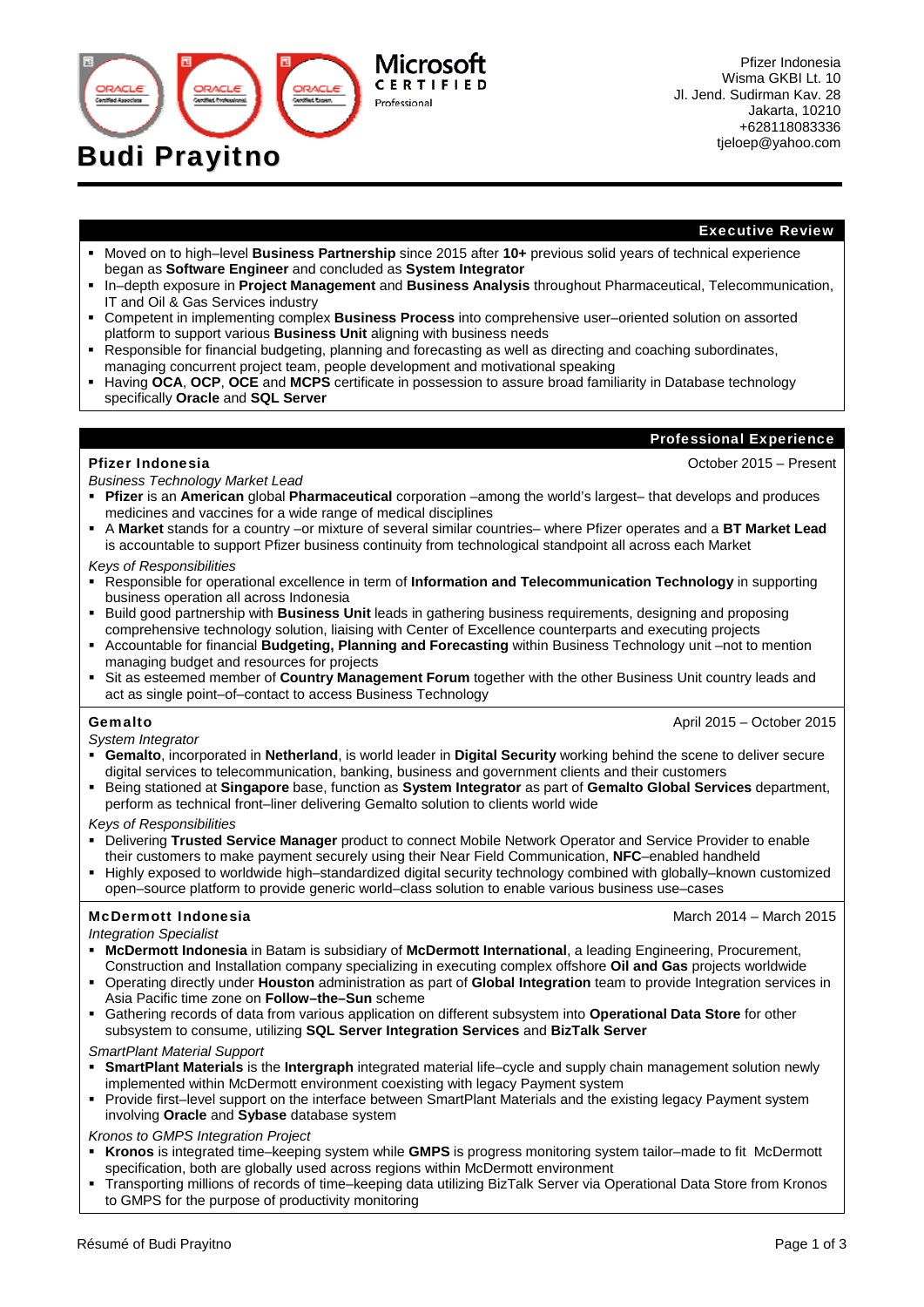

*Application Specialist* 

McDermott Indonesia **December 2012** – February 2014

- Developing and maintaining **Business Support System** while ensuring that the entire process is in compliance with **Software Development** procedure and **IT Change Management** policy
- *Computerized Maintenance Management System*
- Incorporating a soon–retiring **SaaS**–based **CMMS** software built using **ASP .NET** into another coexisting in–house CMMS software built using **C#** on **Visual Studio .NET**, **Crystal Report** and **SQL Server** database
- As **Business Analyst** liaising with diverse business units across regions in order to extract aligned global business requirements and designing integration plan

*Progress Monitoring System* 

- Maintaining an earlier **Progress Monitoring System**, tailor–made using C# on Visual Studio .NET and SQL Server database, for the purpose of monitoring global progress and productivity of company's production unit
- Mastermind the development of a successor system incorporating more complex business process and enhanced features, integrating more business units, involving Visual Studio version upgrade and providing better performance

#### **Inmarsat Indonesia** May 2011 – December 2012

*Database and Billing Principal Engineer* 

- Being set to provide operational support for business sustainability, **Inmarsat Indonesia** in Batam is subsidiary of **Inmarsat**, world's largest mobile satellite company based in London with coverage virtually around the globe
- Accountable for **Business Support System** and **Data Warehouse** of **Inmarsat–4** and **Garuda** satellite system involving assorted tools via various protocols on numerous platform

*Inmarsat–4 Satellite* 

- Responsible for collection process and data integrity of **Call Data Record** for I4–F1, I4–F2 and I4–F3 satellites from **Ericsson** backhaul system all the way through **Data Warehouse** on Batam site as mirror of London site
- Provide monitoring on **Business Intelligence** system built using **SAP Business Object Data Integrator** and **Oracle Hyperion** on **Oracle11g** platform

*Garuda Satellite* 

- Responsible for collection process and data integrity of **Call Data Record** for Garuda satellite from **Alcatel** backhaul system, bridging **Hewlett Packard Unix** to **Linux** to **Windows** platform
- Provide production support for **Billing System**, mastering billing scheme and responsible for further system development due to changes on business requirement

*General Liabilities* 

- Developing integrated **Reporting System** on Inmarsat–4 and Garuda to support real–time data analysis for numerous technical and business units across Inmarsat environment
- Conducting maintenance service upon **Oracle10g** and **11g** database system on Batam site, conducting enhancement and performing tune–up on database level to provide better performance for subsequent system
- Maintaining **Inmarsat Wiki** and **Bugzilla** for internal use of **Knowledge Sharing** and **IT Change Management**

*IT Engineer* 

Aplikanusa Lintasarta January 2006 – April 2011

- **Aplikanusa Lintasarta** is **ISO9001** and **ISO27001** certified subsidiary of **Indosat** that provides data communication and value added services to businesses and non–commercial institutions
- In charge throughout **Software Development Life Cycle** and maintenance of **Business Support System** and ensure that the entire software development process is inclusively **SOX**–compliant

*Billing System* 

- Responsible for nation–wide **Service Level Agreement** of **Billing System** which tailor–made using **Oracle Forms and Reports 10gR2** and **6i** predecessor running on **Internet Application Server** with **Oracle10g** and **9i**
- As **Project Manager** and **Business Analyst** analyzing, designing and leading a team of 6 programmers in
- implementing utterly new Billing System involving new Business Process and providing better system performance Integration with upstream **Service Delivery** and downstream **Finance/Accounting** system, to ensure integrity of data flow to–and–fro Billing System and the inclusive use of **Single Sign–On** authentication system

*Other Projects* 

- Responsible for development of online Reporting System built using **ASP Classic** running on **IIS** to provide integrated data on Customer, Tariff, Invoice, Account Receivable and Payment for business units
- As Project Manager leading a team of 3 personnel developing **Capacity Monitoring System** built using **PHP** running on **Apache** to monitor resource available for network equipment across service coverage
- Partaking in team of **Internal Audit**, participating in **SOX–Revenue Assurance** and **ISO27001** assessment as **Subject–Matter Expert**